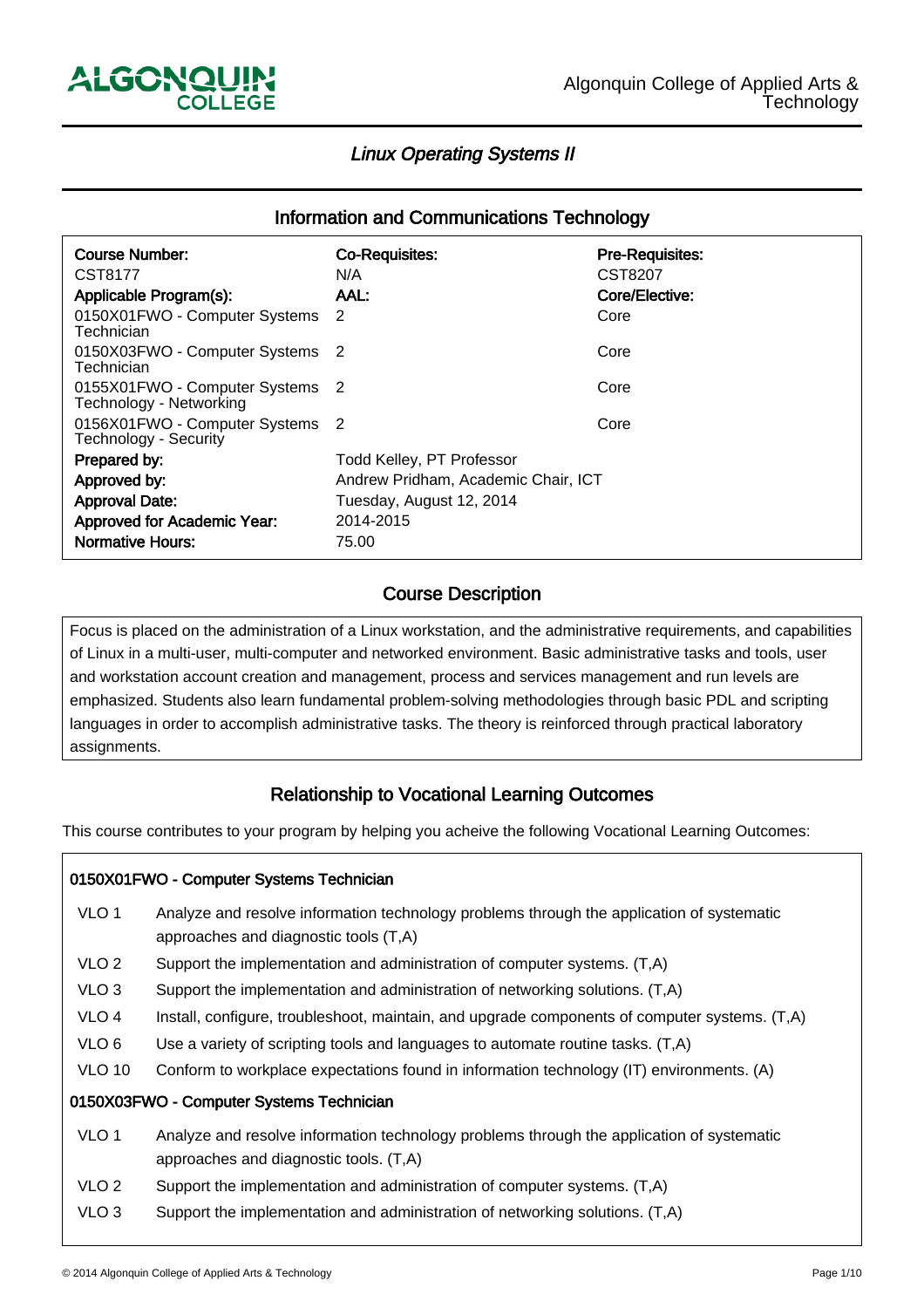| VLO <sub>4</sub>                                      | Install, configure, troubleshoot, maintain, and upgrade components of computer systems. (T,A)                                             |  |  |
|-------------------------------------------------------|-------------------------------------------------------------------------------------------------------------------------------------------|--|--|
| VLO <sub>6</sub>                                      | Use a variety of scripting tools and languages to automate routine tasks. (T,A)                                                           |  |  |
| <b>VLO 10</b>                                         | Conform to workplace expectations found in information technology (IT) environments. (A)                                                  |  |  |
| 0155X01FWO - Computer Systems Technology - Networking |                                                                                                                                           |  |  |
| VLO <sub>1</sub>                                      | Analyze and resolve information technology problems through the application of systematic<br>approaches and diagnostic tools. (T,A)       |  |  |
| VLO <sub>2</sub>                                      | Analyze, plan, design, and implement computer systems. (T,A)                                                                              |  |  |
| VLO <sub>3</sub>                                      | Analyze, plan, design, and implement networking solutions. (T,A)                                                                          |  |  |
| VLO <sub>4</sub>                                      | Install, configure, troubleshoot, monitor, maintain, upgrade, and optimize computer systems. (T,A)                                        |  |  |
| VLO <sub>6</sub>                                      | Use a variety of scripting tools and languages to automate routine tasks. (T,A)                                                           |  |  |
| <b>VLO 10</b>                                         | Appraise existing security solutions with a view to on-going maintenance, development, and<br>improvement of organizational security. (A) |  |  |
| 0156X01FWO - Computer Systems Technology - Security   |                                                                                                                                           |  |  |
| VLO <sub>1</sub>                                      | Analyze and resolve information technology problems through the application of systematic<br>approaches and diagnostic tools. (T,A)       |  |  |
| VLO <sub>2</sub>                                      | Analyze, plan, design, and implement computer systems. (T,A)                                                                              |  |  |
| VLO <sub>3</sub>                                      | Analyze, plan, design, and implement networking solutions. (T,A)                                                                          |  |  |
| VLO <sub>4</sub>                                      | Install, configure, troubleshoot, monitor, maintain, upgrade, and optimize computer systems. (T,A)                                        |  |  |
| VLO <sub>6</sub>                                      | Use a variety of scripting tools and languages to automate routine tasks. (T,A)                                                           |  |  |
| <b>VLO 10</b>                                         | Appraise existing security solutions with a view to on-going maintenance, development, and<br>improvement of organizational security. (A) |  |  |
|                                                       |                                                                                                                                           |  |  |

#### Relationship to Essential Employability Skills ֞

This course contributes to your program by helping you acheive the following Essential Employability Skills:

| EES <sub>1</sub> | Communicate clearly, concisely and correctly in the written, spoken and visual form that fulfills the<br>purpose and meets the needs of the audience. (A) |
|------------------|-----------------------------------------------------------------------------------------------------------------------------------------------------------|
| EES <sub>2</sub> | Respond to written, spoken or visual messages in a manner that ensures effective communication.<br>(A)                                                    |
| EES <sub>4</sub> | Apply a systematic approach to solve problems. (T)                                                                                                        |
| EES <sub>5</sub> | Use a variety of thinking skills to anticipate and solve problems. (A)                                                                                    |
| EES <sub>6</sub> | Locate, select, organize and document information using appropriate technology and information<br>systems. (T,A)                                          |
| EES <sub>7</sub> | Analyze, evaluate and apply relevant information from a variety of sources. (A)                                                                           |
| <b>EES 10</b>    | Manage the use of time and other resources to complete projects. (A)                                                                                      |

#### Course Learning Requirements/Embedded Knowledge and Skills ֺ֞֝

| <b>Course Learning Requirements</b>                   | <b>Embedded Knowledge and Skills</b> |
|-------------------------------------------------------|--------------------------------------|
| When you have earned credit for this course, you will |                                      |
| have demonstrated the ability to:                     |                                      |

ـا<br>ا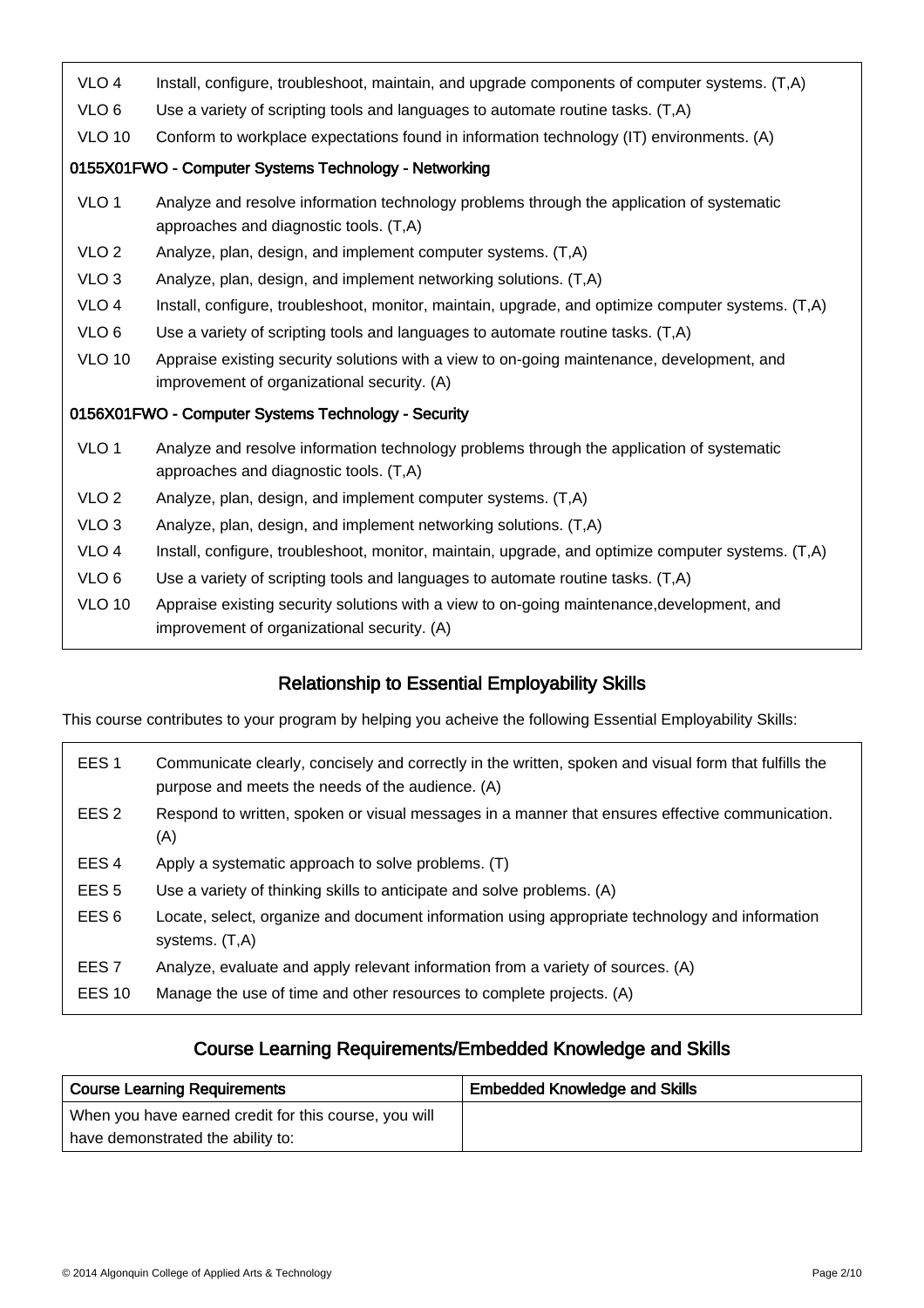| 1.) Control system processes                        | -Interpret the process table maintained by the kernel        |
|-----------------------------------------------------|--------------------------------------------------------------|
|                                                     | using a set of process management tools.                     |
|                                                     | -Control and troubleshoot the boot process.                  |
|                                                     | -Set up, start, stop, monitor and log system services.       |
|                                                     | -Monitor user processes.                                     |
|                                                     | -Set up and monitor a set of services using runlevel or      |
|                                                     | event-driven management tools.                               |
|                                                     | -Schedule administrative tasks and user jobs.                |
| 2.) Control user access to system resources through | -Set up, modify and remove user and group accounts.          |
| account and group management                        | -Implement a password policy to control user access.         |
|                                                     | -Set and administer file permissions to control access to    |
|                                                     | resources.                                                   |
| 3.) Setup and maintain file systems                 | -Create a volume and set up a file system.                   |
|                                                     | -Make multiple file systems accessible in the Linux          |
|                                                     | directory structure.                                         |
|                                                     | -Verify and maintain file system integrity using file system |
|                                                     | management tools and integrated file system features.        |
| 4.) Automate administrative tasks using scripting   | -Interface with the operating system using advanced          |
|                                                     | features of the command interpreter.                         |
|                                                     | -Write process automation scripts using BASH shell           |
|                                                     | scripting constructs.                                        |
|                                                     | -Investigate other script-like tools, such as sed and awk,   |
|                                                     | in somewhat less detail.                                     |

#### Learning Resources I,

Recommended: A Practical Guide to Fedora and Red Hat Enterprise Linux, 4th edition (or later), by Mark Sobell, Prentice Hall, ISBN 0-13-706088-2

#### Learning Activities I

This course consists of 3 hours of lecture and 2 hours of lab per week. It is anticipated that you will need to spend an additional 4 hours per week, on average, of your own time for practical work and study.During this course you are likely to experience:Lectures:

Lectures will present the theoretical material of the course and labs. You are encouraged to prepare prior to lectures by reading on the upcoming topics, and by attending all of the lectures. You are encouraged to ask questions during lectures and to consult with your professors on any topics you do not clearly understand. Professors will inform students at the beginning of the course of suitable times for consultations.Labs: Practical laboratory work will be closely integrated with the lecture material. You are expected to perform initial reading, analysis and design before your scheduled lab in order to take advantage of the limited lab time when your professor is immediately available to help you. Your ability to successfully complete the assigned practical work will directly correlate with your level of success on term tests and the final exam.Samples of learning activities include (but are not limited to):In-class lectures, discussions, and demonstrations of Linux administrationrelated topics, tools, and methodsOnline lecture notes and supplementary materialInstallation, configuration, and use of administrative tools and automation techniquesFollowing prescribed lab documents and answering questions related to the lab activityParticipating in discussions during lectures and labs

#### Evaluation/Earning Credit .<br>۳

| The following will provide evidence of your learning<br>This activity validates the following outcomes:<br>achievements: |  |
|--------------------------------------------------------------------------------------------------------------------------|--|
|--------------------------------------------------------------------------------------------------------------------------|--|

└<br>│

ـا<br>ا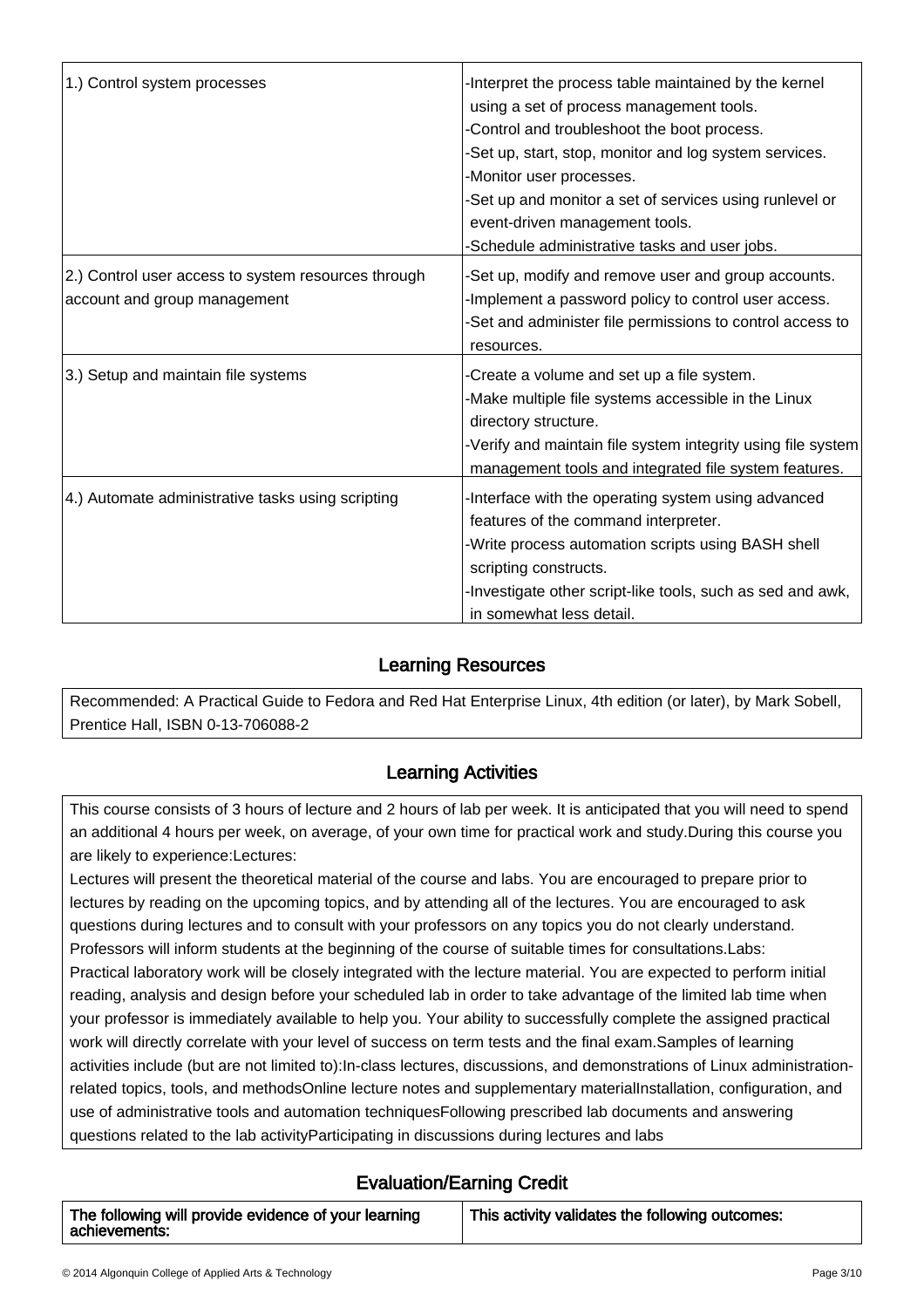| Labs: 40%                                              | -Control system processes [CLR 1]                         |
|--------------------------------------------------------|-----------------------------------------------------------|
| weekly graded practical work                           | -Control user access to system resources through          |
|                                                        | account and group management [CLR 2]                      |
|                                                        | -Setup and maintain file systems [CLR 3]                  |
|                                                        | -Automate administrative tasks using scripting [CLR 4]    |
|                                                        | -Communicate clearly, concisely and correctly in the      |
|                                                        | written, spoken and visual form that fulfills the purpose |
|                                                        | and meets the needs of the audience. [EES 1]              |
|                                                        | -Respond to written, spoken or visual messages in a       |
|                                                        | manner that ensures effective communication. [EES 2]      |
|                                                        | -Apply a systematic approach to solve problems. [EES      |
|                                                        | 4]                                                        |
|                                                        | -Use a variety of thinking skills to anticipate and solve |
|                                                        | problems. [EES 5]                                         |
|                                                        | -Locate, select, organize and document information        |
|                                                        | using appropriate technology and information systems.     |
|                                                        | [EES 6]                                                   |
|                                                        | -Analyze, evaluate and apply relevant information from    |
|                                                        | a variety of sources. [EES 7]                             |
|                                                        | -Manage the use of time and other resources to            |
|                                                        | complete projects. [EES 10]                               |
| Final exam: 30%                                        | -Control system processes [CLR 1]                         |
| will cover any of the class material from the semester | -Control user access to system resources through          |
|                                                        | account and group management [CLR 2]                      |
|                                                        | -Setup and maintain file systems [CLR 3]                  |
|                                                        | -Automate administrative tasks using scripting [CLR 4]    |
| Term Tests and Quizzes: 30%                            | -Control system processes [CLR 1]                         |
| allocated as                                           | -Control user access to system resources through          |
| 10% Midterm I                                          | account and group management [CLR 2]                      |
| 15% Midterm II                                         | -Setup and maintain file systems [CLR 3]                  |
| 5% Quizzes                                             | -Automate administrative tasks using scripting [CLR 4]    |

#### Prior Learning Assessment and Recognition י

Students who wish to apply for prior learning assessment and recognition (PLAR) need to demonstrate competency at a post-secondary level in all of the course learning requirements outlined above. Evidence of learning achievement for PLAR candidates includes:

-Challenge Exam

ـا<br>ا

-Project/Assignment

| <b>Grade Scheme</b> |                 |               |                    |                 |               |
|---------------------|-----------------|---------------|--------------------|-----------------|---------------|
| <b>Final Grade</b>  | Mark Equivalent | Numeric Value | <b>Final Grade</b> | Mark Equivalent | Numeric Value |
| A+                  | $90\% - 100\%$  | 4.0           | A                  | $85\% - 89\%$   | 3.8           |
| A-                  | $80\% - 84\%$   | 3.6           | B+                 | 77% - 79%       | 3.3           |
| B                   | 73% - 76%       | 3.0           | B-                 | 70% - 72%       | 2.7           |
| C+                  | 67% - 69%       | 2.3           | С                  | 63% - 66%       | 2.0           |
|                     |                 |               |                    |                 |               |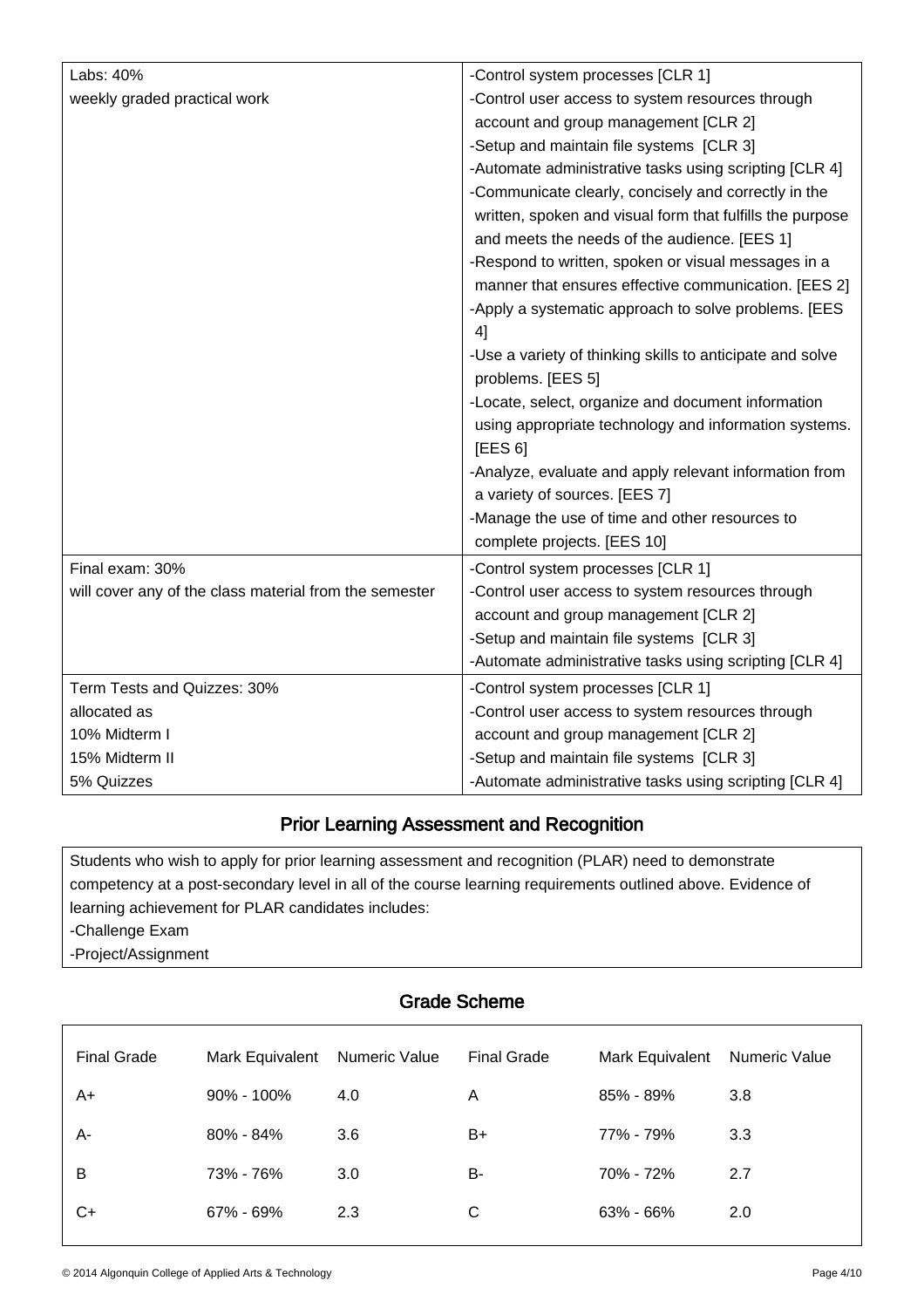| 0% - 49%<br>0          | <b>FSP</b> | 0         |     |
|------------------------|------------|-----------|-----|
| 53% - 56%<br>1.2<br>D  | D-         | 50% - 52% | 1.0 |
| 60% - 62%<br>C-<br>1.7 | D+         | 57% - 59% | 1.4 |

#### Course Related Information Ĭ

The following will provide evidence of your learning achievement:

- Assessment of student learning will be done by means of term tests, the final exam, online quizzes, and laboratory practical work.
- Laboratory attendance is not compulsory, but absence from labs is likely to contribute to a poor final grade, possibly even "F".

In the case of a documented emergency the professor, in consultation with the Chair, will determine how the marks will be made up and/or final grade adjusted.

The Computer Studies Department requires that all course assignments (homework exercises, laboratory work, projects, etc) be submitted by students using a standard which could be specific to one or more courses.

Professors will ensure, at the beginning of the term, that students are advised of the exact details of these course specific submission requirements. Professors will also post them online alongside the course outline. Student submissions that do not meet the course published submission standards may not be marked, and may incur a penalty of up to 100% of the submission mark.

The final lab score will be a compilation of lab work submitted in a timely fashion, corrected by the Lab Professor. Term Tests, Quizzes, and Final Exam will be conducted on the theory covered in lectures, material covered in the lab as well as any additional material indicated by the Professor.

All students are required to write the final exam. There are no provisions for "making up" a missed final exam. If, as a result of being off-track in your program or some unforeseen circumstance, you note that there is a scheduling conflict in your final exam schedule, it is your responsibility to alert your course professor no later than one week before final exams start, to allow for any special arrangements.

#### Program Related Information Ï

### 0150X01FWO - Computer Systems Technician

Theory Evaluation:

İ

Theory evaluation is conducted by the Professor, and submitted to the final grade roll-up.

Theory attendance, in-class quiz and tests may be a part of the course requirements, will be identified by your professor, and is unique to each individual course.All students are encouraged to prepare before class, attend class regularly, and actively participate while in class to enrich their learning experience.Policy AA42 outlines the requirements for posting class notes or information to Blackboard. Any such information made available by professors is done solely to assist students in understanding the material presented and is not intended to replace attendance to theory class. Any and all information presented in class is considered testable material, be it presented verbally, written on the whiteboard, on-screen, or in a document - whether students were in attendance or not. It remains the student's responsibility to attend class. listen and take adequate notes, as needed.Lab Evaluation:

Lab evaluation is conducted by the Lab Professor, and submitted to the final grade roll-up. In this program, the following criteria may be required in order to obtain a non-zero lab mark:

Satisfactory attendance and participation in the lab;N.B: lab attendance requirements will be identified by your professor, and is specific to each individual course. Satisfactory workmanship and behavior in the lab;Satisfactory adherence to rules prescribed for the lab facility;Being properly equipped & prepared for lab work prior to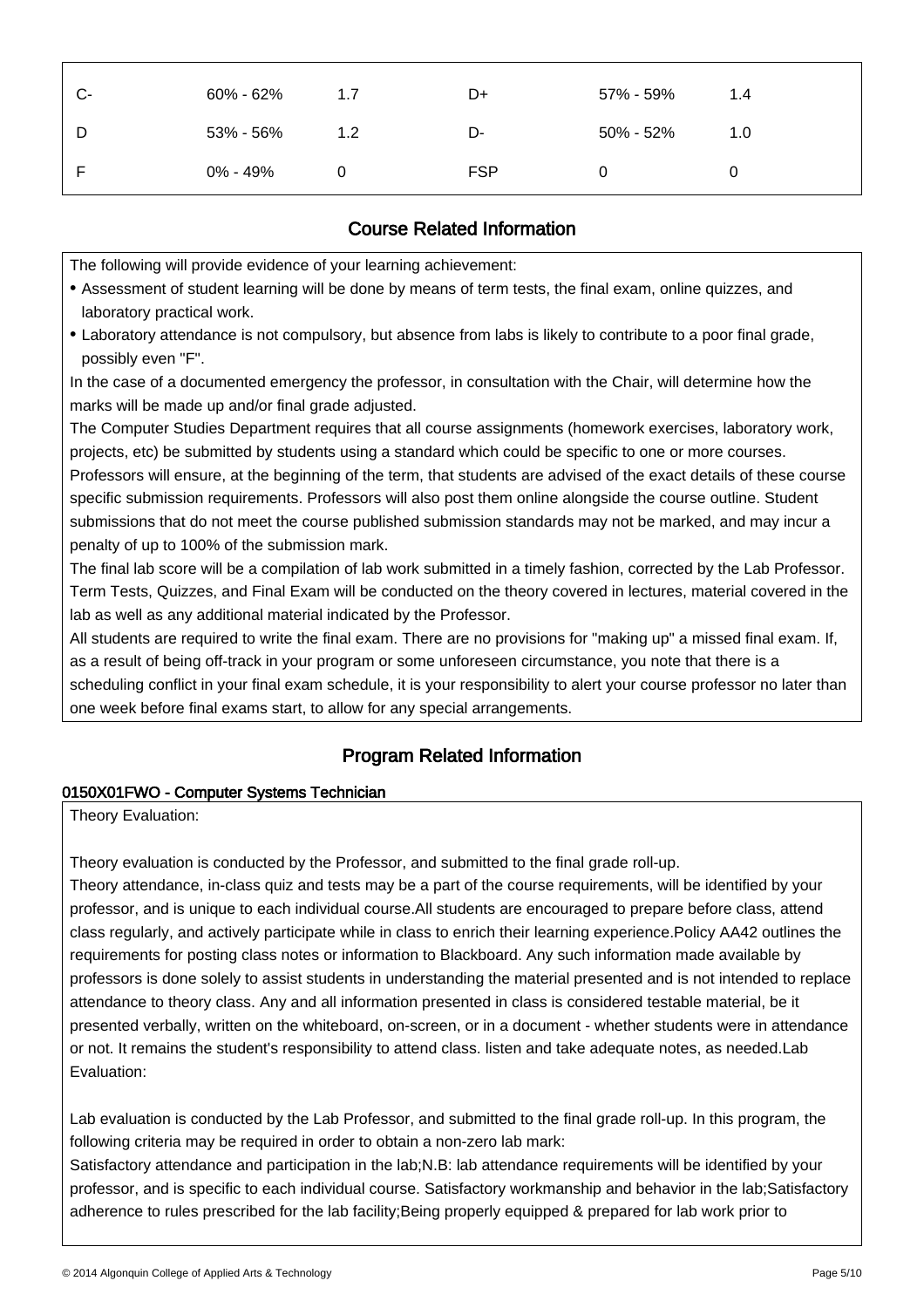attending the lab;N.B.: coming to your lab period without the required equipment/tools or being prepared may result in you being marked as absent, at your professor's discretion.Timely completion of individual labs and required work therein on the student's assigned lab computer, as prescribed by lab handouts.Late submission or extended deadlines may be afforded, along with associated penalties - these will be identified by your professor, and are specific to each individual course.Work done outside of the lab environment may not be counted, unless indicated otherwise by your lab teacher.The lab Professor reserves the right to suspend or deny access to the lab at any time if the above criteria are not being met. No allowances are made in the course for students whose access in the lab are suspended or denied.

### Final Examination

All students are expected to write the final exam. There are no provisions for "making up" a missed final exam. If, as a result of being off-track in your program or some unforeseen circumstance, you note that there is a scheduling conflict in your final exam schedule, it is your responsibility to alert the your program coordinator no later than one week before final exams start, to allow for any special arrangements.

### 0150X03FWO - Computer Systems Technician

Theory Evaluation:

Theory evaluation is conducted by the Professor, and submitted to the final grade roll-up. Theory attendance, in-class quiz and tests may be a part of the course requirements, will be identified by your professor, and is unique to each individual course.All students are encouraged to prepare before class, attend class regularly, and actively participate while in class to enrich their learning experience.Policy AA42 outlines the requirements for posting class notes or information to Blackboard. Any such information made available by professors is done solely to assist students in understanding the material presented and is not intended to replace attendance to theory class.Any and all information presented in class is considered testable material, be it

presented verbally, written on the whiteboard, on-screen, or in a document - whether students were in attendance or not.It remains the student's responsibility to attend class. listen and take adequate notes, as needed.Lab Evaluation:

Lab evaluation is conducted by the Lab Professor, and submitted to the final grade roll-up. In this program, the following criteria may be required in order to obtain a non-zero lab mark:

Satisfactory attendance and participation in the lab;N.B: lab attendance requirements will be identified by your professor, and is specific to each individual course.Satisfactory workmanship and behavior in the lab;Satisfactory adherence to rules prescribed for the lab facility;Being properly equipped & prepared for lab work prior to attending the lab;N.B.: coming to your lab period without the required equipment/tools or being prepared may result in you being marked as absent, at your professor's discretion.Timely completion of individual labs and required work therein on the student's assigned lab computer, as prescribed by lab handouts.Late submission or extended deadlines may be afforded, along with associated penalties - these will be identified by your professor, and are specific to each individual course.Work done outside of the lab environment may not be counted, unless indicated otherwise by your lab teacher.The lab Professor reserves the right to suspend or deny access to the lab at any time if the above criteria are not being met. No allowances are made in the course for students whose access in the lab are suspended or denied.

#### Final Examination

All students are expected to write the final exam. There are no provisions for "making up" a missed final exam. If, as a result of being off-track in your program or some unforeseen circumstance, you note that there is a scheduling conflict in your final exam schedule, it is your responsibility to alert the your program coordinator no later than one week before final exams start, to allow for any special arrangements.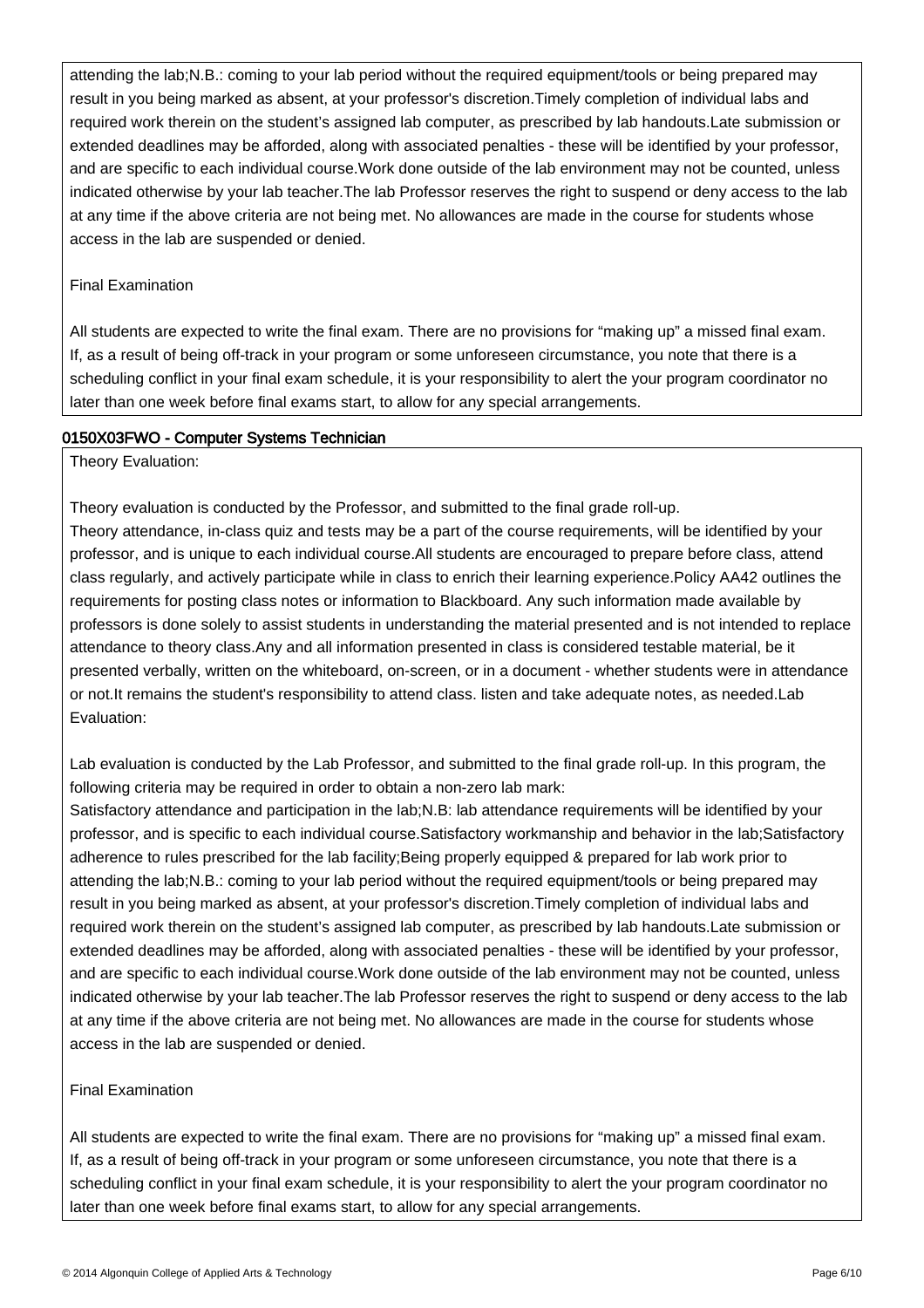### 0155X01FWO - Computer Systems Technology - Networking

Theory Evaluation:

Theory evaluation is conducted by the Professor, and submitted to the final grade roll-up. Theory attendance, in-class quiz and tests may be a part of the course requirements, will be identified by your professor, and is unique to each individual course.All students are encouraged to prepare before class, attend class regularly, and actively participate while in class to enrich their learning experience.It is important to note that there is NO REQUIREMENT to post any class notes or information to Blackboard. Any such information made available by professors is done solely to assist students in understanding the material presented and is not intended to replace attendance to theory class. Any and all information presented in class is considered testable material, be it presented verbally, written on the whiteboard, on-screen, or in a document - whether students were in attendance or not. It remains the student's responsibility to attend class. listen and take adequate notes, as needed.Lab Evaluation:

Lab evaluation is conducted by the Lab Professor, and submitted to the final grade roll-up. In this program, the following criteria may be required in order to obtain a non-zero lab mark:

Satisfactory attendance and participation in the lab;N.B: lab attendance requirements will be identified by your professor, and is specific to each individual course. Satisfactory workmanship and behavior in the lab;Satisfactory adherence to rules prescribed for the lab facility;Being properly equipped & prepared for lab work prior to attending the lab;N.B.: coming to your lab period without the required equipment/tools or being prepared may result in you being marked as absent, at your professor's discretion.Timely completion of individual labs and required work therein on the student's assigned lab computer, as prescribed by lab handouts.Late submission or extended deadlines may be afforded, along with associated penalties - these will be identified by your professor, and are specific to each individual course.Work done outside of the lab environment may not be counted, unless indicated otherwise by your lab teacher.The lab Professor reserves the right to suspend or deny access to the lab at any time if the above criteria are not being met. No allowances are made in the course for students whose access in the lab are suspended or denied.

### Final Examination

All students are expected to write the final exam. There are no provisions for "making up" a missed final exam. If, as a result of being off-track in your program or some unforeseen circumstance, you note that there is a scheduling conflict in your final exam schedule, it is your responsibility to alert the your program coordinator no later than one week before final exams start, to allow for any special arrangements.

### 0156X01FWO - Computer Systems Technology - Security

Theory Evaluation:

Theory evaluation is conducted by the Professor, and submitted to the final grade roll-up.

Theory attendance, in-class quiz and tests may be a part of the course requirements, will be identified by your professor, and is unique to each individual course.All students are encouraged to prepare before class, attend class regularly, and actively participate while in class to enrich their learning experience.Policy AA42 outlines the requirements for posting class notes or information to Blackboard. Any such information made available by professors is done solely to assist students in understanding the material presented and is not intended to replace attendance to theory class.Any and all information presented in class is considered testable material, be it presented verbally, written on the whiteboard, on-screen, or in a document - whether students were in attendance or not.It remains the student's responsibility to attend class. listen and take adequate notes, as needed.Lab Evaluation:

Lab evaluation is conducted by the Lab Professor, and submitted to the final grade roll-up. In this program, the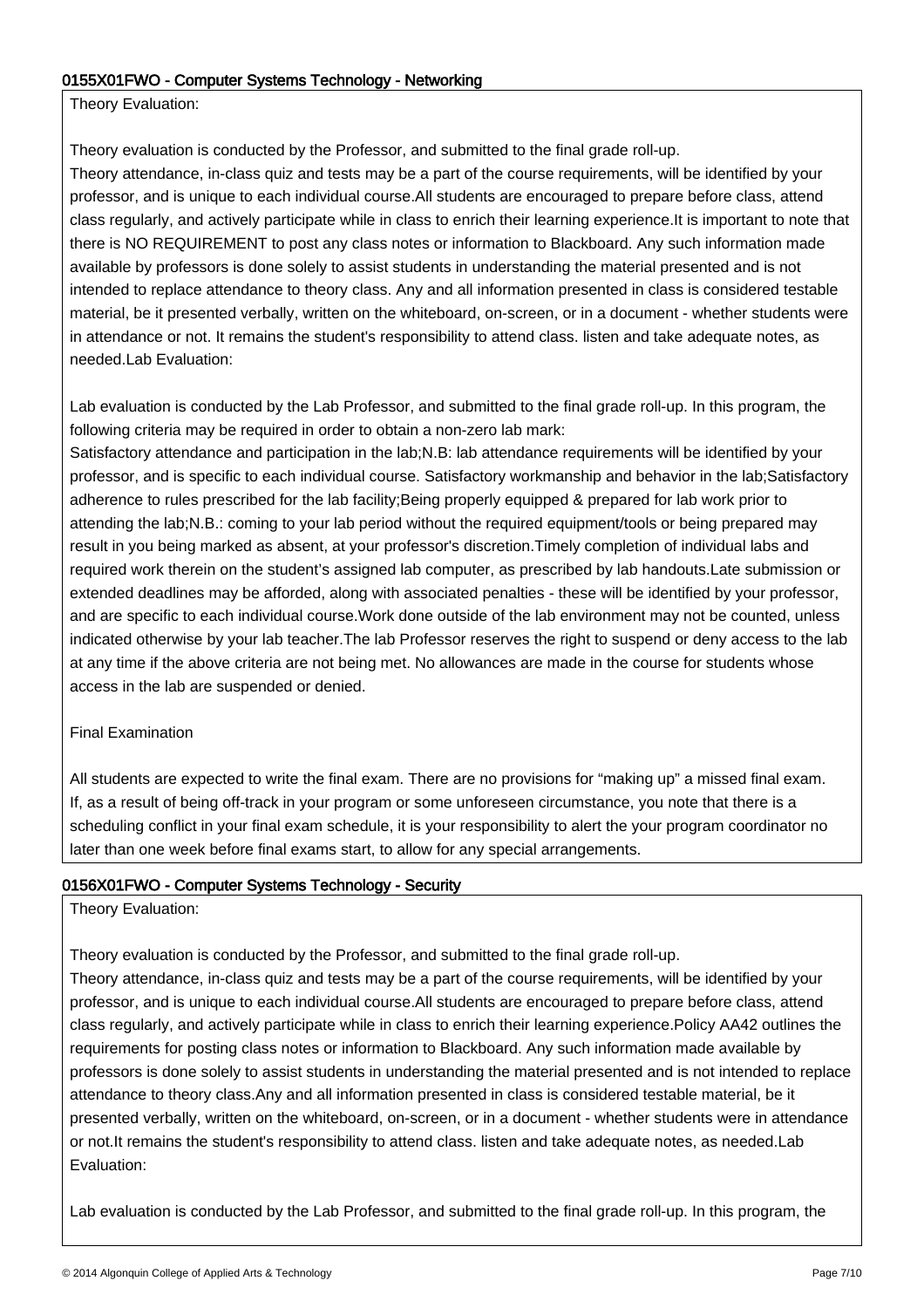following criteria may be required in order to obtain a non-zero lab mark:

Satisfactory attendance and participation in the lab;N.B: lab attendance requirements will be identified by your professor, and is specific to each individual course.Satisfactory workmanship and behavior in the lab;Satisfactory adherence to rules prescribed for the lab facility;Being properly equipped & prepared for lab work prior to attending the lab;N.B.: coming to your lab period without the required equipment/tools or being prepared may result in you being marked as absent, at your professor's discretion.Timely completion of individual labs and required work therein on the student's assigned lab computer, as prescribed by lab handouts.Late submission or extended deadlines may be afforded, along with associated penalties - these will be identified by your professor, and are specific to each individual course.Work done outside of the lab environment may not be counted, unless indicated otherwise by your lab teacher.

The lab Professor reserves the right to suspend or deny access to the lab at any time if the above criteria are not being met. No allowances are made in the course for students whose access in the lab are suspended or denied.

### Final Examination

İ

All students are expected to write the final exam. There are no provisions for "making up" a missed final exam. If, as a result of being off-track in your program or some unforeseen circumstance, you note that there is a scheduling conflict in your final exam schedule, it is your responsibility to alert the your program coordinator no later than one week before final exams start, to allow for any special arrangements.

#### Department Related Information Ì

### STUDENT ACADEMIC RESPONSIBILITIES

Each student is responsible for:

- Knowing the due dates for marked out-of-class assignments.
- Attending all classes and knowing the dates of in-class marked assignments and exercises.
- Maintaining a folder of all work done in the course during the semester for validation claims in cases of disagreement with faculty.
- Keeping both paper and electronic copies of all assignments, marked and unmarked, in case papers are lost or go missing.
- Regularly checking both Blackboard announcements as well as one's Algonquin e-mail account for important messages from both professors and college administration.
- Participating in on-line and classroom exercises and activities as required.
- Retaining course outlines for possible future use to support applications for transfer of credit to other educational institutions.

Harassment/Discrimination/Violence will not be tolerated. Any form of harassment (sexual, racial, gender or disability-related), discrimination (direct or indirect), or violence, whether involving a professor and a student or amongst students, will not be tolerated on the college premises. Action taken will start with a formal warning and proceed to the full disciplinary actions as outlined in Algonquin College Policies - HR22 and SA07. Harassment means one or a series of vexatious comment(s) (whether done verbally or through electronic means), or conduct related to one or more of the prohibited grounds that is known or ought reasonably to be known to be unwelcome/unwanted, offensive, intimidating, derogatory or hostile. This may include, but is not limited to: gestures, remarks, jokes, taunting, innuendo, display of offensive materials, offensive graffiti, threats, verbal or physical assault, stalking, slurs, shunning or exclusion related to the prohibited grounds.

For further information, a copy of the official policy statement can be obtained from the Student Association.

### Violation of the Copyright Act

General – The Copyright Act makes it an offence to reproduce or distribute, in whatever format, any part of a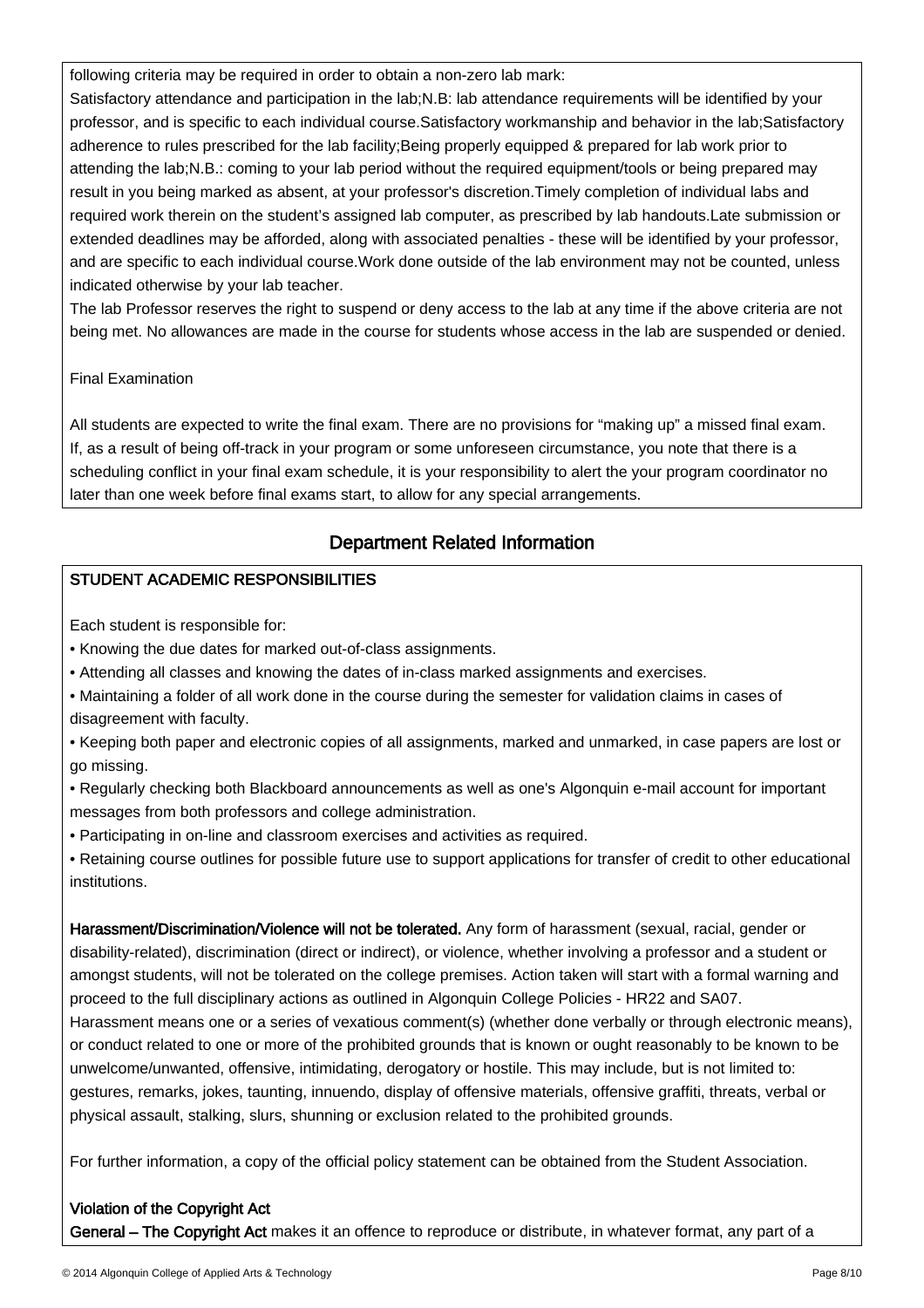publication without the prior written permission of the publisher. For complete details, see the Government of Canada website at http://laws.justice.gc.ca/en/C-42 . Make sure you give it due consideration, before deciding not to purchase a textbook or material required for your course.

Software Piracy - The Copyright Act has been updated to include software products. Be sure to carefully read the licensing agreement of any product you purchase or download, and understand the terms and conditions covering its use, installation and distribution (where applicable). Any infringement of licensing agreement makes you liable under the law.

Disruptive Behaviour is any conduct, or threatened conduct, that is disruptive to the learning process or that interferes with the well being of other members of the College community. It will not be tolerated. Members of the College community, both students and staff, have the right to learn and work in a secure and productive environment. The College will make every effort to protect that right. Incidents of disruptive behaviour must be reported in writing to the departmental Chair as quickly as possible. The Chair will hold a hearing to review available information and determine any sanctions that will be imposed. Disciplinary hearings can result in penalties ranging from a written warning to expulsion.

For further details, consult the Algonquin College Policies AA32, SA07 and IT01 in your Instaguide.

#### College Related Information Ì

### Email

İ

Algonquin College provides all full-time students with an e-mail account. This is the address that will be used when the College, your professors, or your fellow students communicate important information about your program or course events. It is your responsibility to ensure that you know how to send and receive e-mail using your Algonquin account and to check it regularly.

### Centre for Students with Disabilities (CSD)

If you are a student with a disability, it is strongly recommended that you identify your needs to the professor and the Centre for Students with Disabilities (CSD) by the end of the first month of the semester in order that any necessary support services can be arranged for you.

### Academic Integrity\* & Plagiarism\*

Adherence to acceptable standards of academic honesty is an important aspect of the learning process at Algonquin College. Academic work submitted by a student is evaluated on the assumption that the work presented by the student is his or her own, unless designated otherwise. For further details consult Algonquin College Policies AA18 http://www3.algonquincollege.com/directives/policy/academic-discipline/ and AA20 http://www3.algonquincollege.com/directives/policy/plagiarism/

### Student Course Feedback\*

It is Algonquin College's policy to give students the opportunity to complete a course assessment survey in each course that they take which solicits their views regarding the curriculum, the professor and the facilities. For further details consult Algonquin College Policy AA25 http://www3.algonquincollege.com/directives/policy/courseassessment/

### Use of Electronic Devices in Class\*

With the proliferation of small, personal electronic devices used for communications and data storage, Algonquin College believes there is a need to address their use during classes and examinations. During classes, the use of such devices is disruptive and disrespectful to others. During examinations, the use of such devices may facilitate cheating. For further details consult Algonquin College Policy AA32

http://www3.algonquincollege.com/directives/policy/use-of-electronic-devices-in-the-academic-environment/